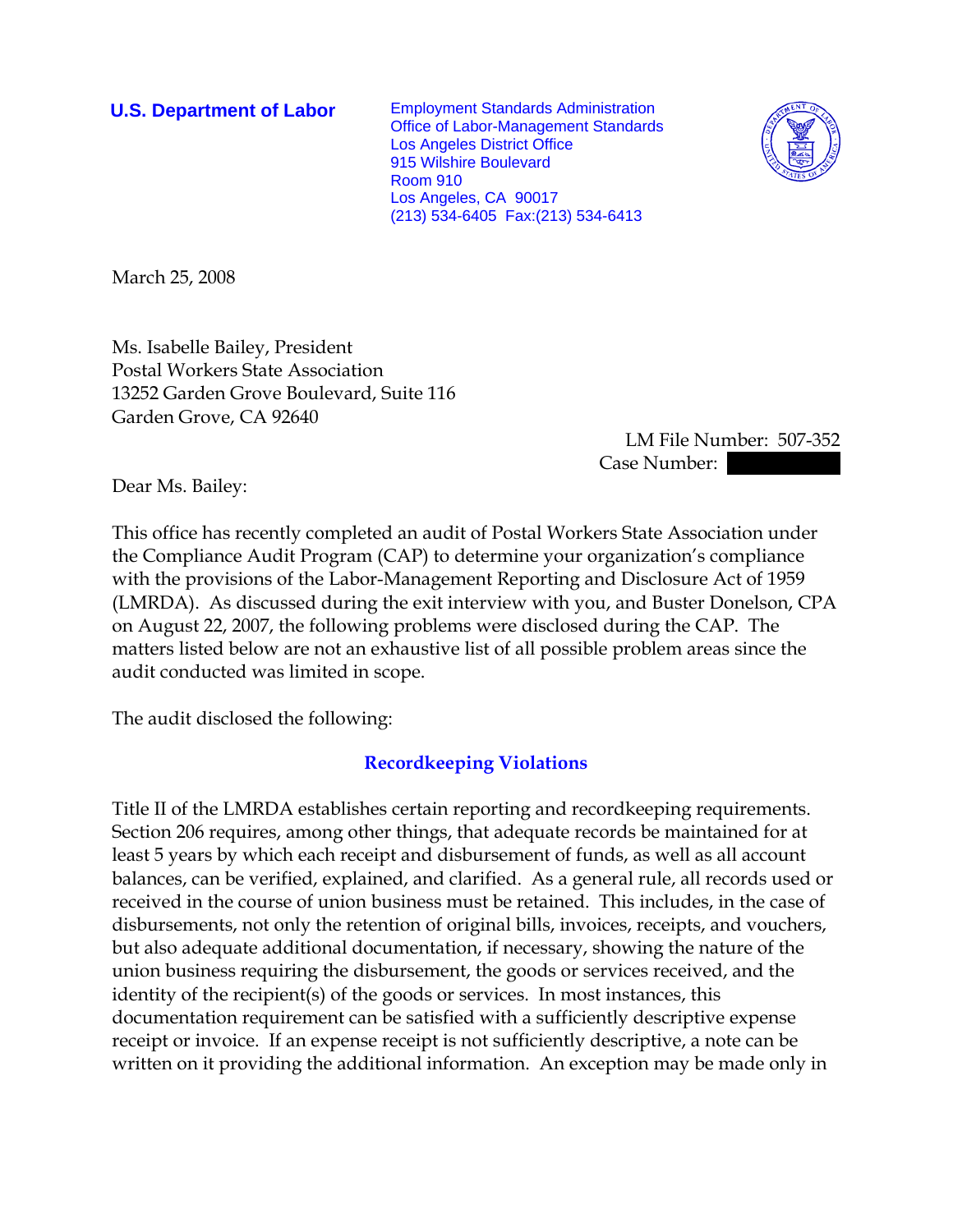those cases where 1) other equally descriptive documentation has been maintained, and 2) there is evidence of actual oversight and control over disbursements.

In the case of receipts, the date, amount, purpose, and source of all money received by the union must be recorded in at least one union record. Bank records must also be retained for all accounts.

The audit of APWU SA's 2007 records revealed the following recordkeeping violation:

# **Officer and Employee Expenses**

Union officers and employees failed to maintain adequate documentation for reimbursed expenses, for expenses charged to union credit cards, and for lodging expenses that were direct-paid by the union. The date, amount, and business purpose of every expense must be recorded on at least one union record. In addition, the names of individuals present for meal expenses and the locations (names of restaurants) where meal expenses were incurred must be recorded.

One American Express credit card statement was not available at the start of the audit, however this statement was provided before the conclusion of the audit.

## **Conclusion/Recordkeeping Violation(s)**

As agreed, provided that APWU SA maintains adequate documentation as discussed above in the future, no additional enforcement action will be taken regarding these violations.

## **Reporting Violations**

The CAP disclosed a violation of LMRDA Section 201(b), which requires labor organizations to file annual financial reports accurately disclosing their financial condition and operations. The Labor Organization Annual Report (Form LM-3) filed by APWU SA for fiscal year ending March 31, 2007, was deficient in that:

## **Failure to File Bylaws**

The CAP disclosed a violation of LMRDA Section 201(a) which requires that a union submit a copy of its revised constitution and bylaws with its LM report when constitution or bylaw changes are made. APWU SA amended its constitution and